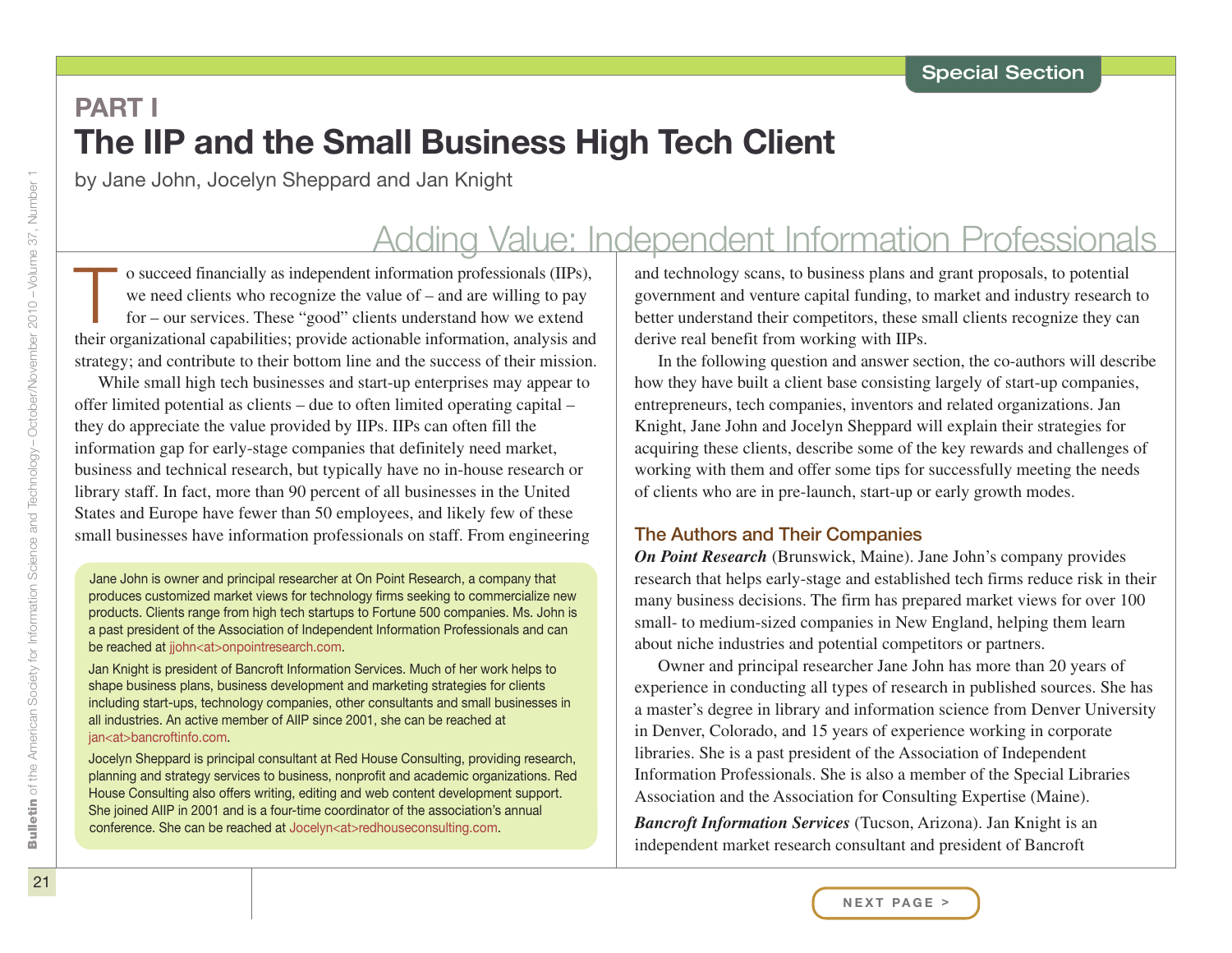**Special Section**

<span id="page-1-0"></span>Information Services where she provides customized business intelligence and secondary market research to companies who wish to make informed decisions. Her work helps to shape business plans, marketing strategies and new business development for a diverse set of clients, including high startups, technology companies, marketing strategists and small- and mediumsized businesses in all industries. Bancroft Information Services has recently partnered with additional consultants to offer assistance in developing SBIR (Small Business Innovation Research) government grants. Her work in this area focuses primarily on commercialization strategies and market and competitive analyses.

Ms. Knight holds an MA in information resources and library science from the University of Arizona and a bachelor's degree in Renaissance/humanities studies from the University of California, Berkeley. Originally from England, Jan moved to Tucson in 1984 and worked in the advertising/marketing and publishing industries before starting her own business in 2001.

**Red House Consulting** (Washington, Pennsylvania). Established in 2001, the company serves clients in the business, academic and nonprofit sectors. For research and development (R&D) firms seeking to develop and commercialize new technologies, Red House provides commercialization feasibility studies, market research and analysis, business plans and U.S. government R&D grant proposal preparation. Red House Consulting also assists academic and nonprofit clients with organizational assessment, strategic and operational planning, board development and project management.

Principal consultant Jocelyn Sheppard has extensive experience in technology transfer, strategic planning, project management and writing and editing. Prior to starting Red House Consulting she worked at the National Technology Transfer Center in Wheeling, West Virginia. She received her master's degree in library science and Ph.D. in English from the State University of New York/Buffalo. She is a member of the Association of Independent Information Professionals, the Pennsylvania Association of Nonprofit Organizations, BoardSource and the entrepreneurial organization TiE Pittsburgh.

## **Question & Answer Section**

**Q:** *When you started your business did you deliberately go out to market yourself to these types of clients or did something happen in your business where it became clear that these companies needed your services?*

**Jane John** (**JJ**): I was deliberately targeting engineering firms based on past corporate library experience; however, I was not targeting small and medium-sized firms directly. Once I happened on a few projects for this size client, I found a network of professionals and supporting organizations that gave me referrals to more.

**Jan Knight (JK):** I originally assumed that larger companies would actually be able to afford research and be savvy enough to know its value, but sometimes reaching the larger companies and convincing them of this was a challenge. I found myself being contacted by small companies and start-ups, in part due to the way I was networking and the types of business people I was meeting. Early in my business I changed my focus to small businesses, consultants, start-ups and entrepreneurs.

**Jocelyn Sheppard (JS):** I knew that I wanted to leverage the skills I had developed while working at the National Technology Transfer Center. In fact, my first client was the NTTC, and contacts I made there led me to my next several clients. People in the high tech sector in West Virginia tend to know each other, so my strategy from the start was word-of-mouth advertising. My consulting practice has expanded into other products and services as I've been introduced to individuals and organizations outside the high tech community.

**Q:** *How do you reach and/or meet your target clients – especially those applying for U.S. government grants like Small Business Innovation Research grants (SBIRs) or planning on selling their product to the government?*

**JJ:** I found it was important to align with some of the state or local organizations that also serve this client base. I have made my market research services known to state level technology groups (e.g., the Maine Technology Institute), to regional economic development offices and to other business consultants. I offer to teach workshops about online research

TOP OF ARTICLE | ( < PREVIOUS [PA](#page-2-0)GE | ( ) NEXT PAGE >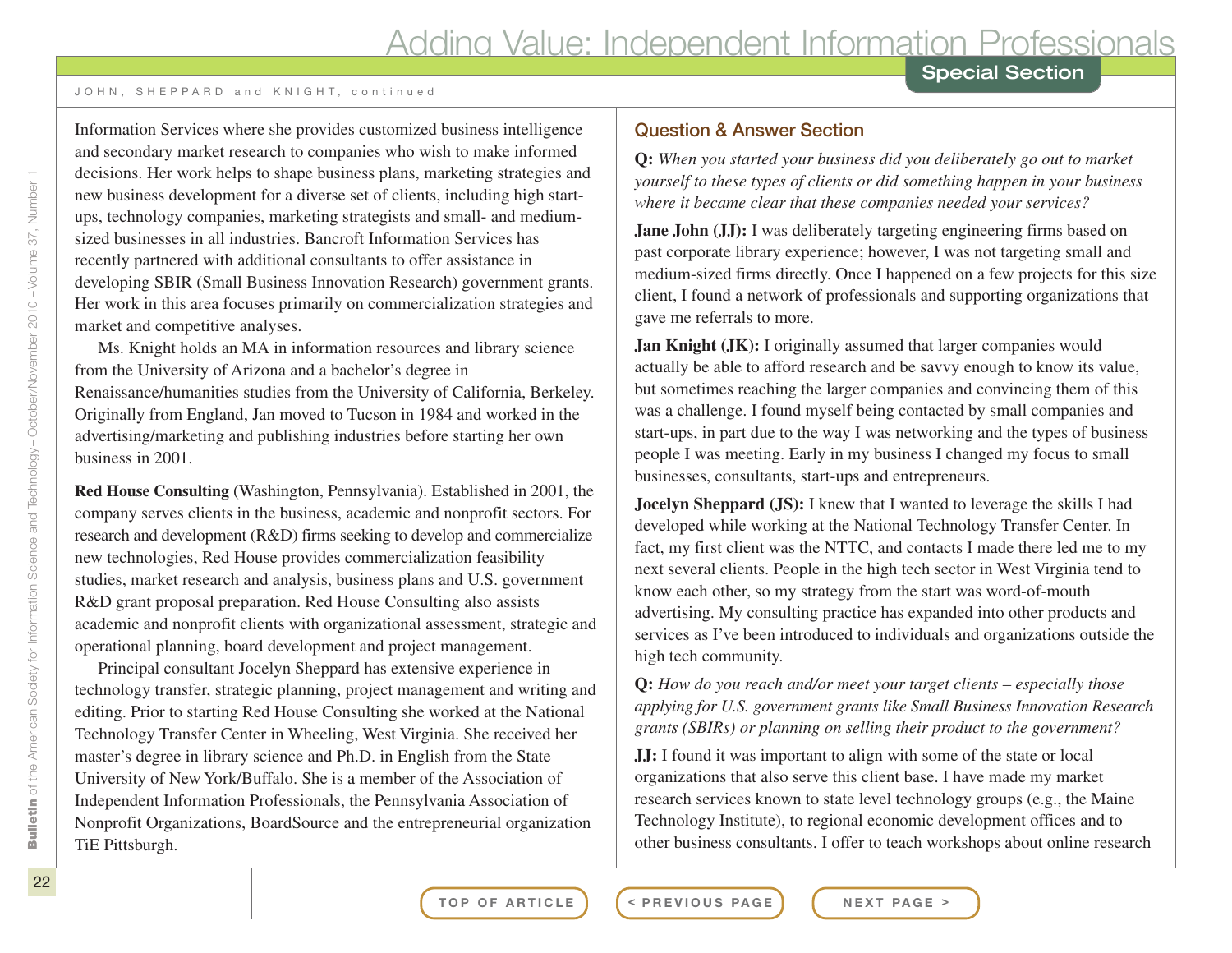<span id="page-2-0"></span>to technology incubators, business acceleration forums, any place where early-stage tech firms – and, more importantly, the professionals who support them – gather.

**JK:** I market my services in a couple of key ways. To reach the entrepreneurs directly, I attend conferences and workshops for entrepreneurs and start-ups where they expect to meet consultants of all kinds who might offer valuable assistance. I also reach these same companies by way of volunteer mentoring and providing workshops to local business incubators, regional Small Business Administration-related agencies and groups who help businesses get established. I have also had a unique opportunity to partner with another consultant whom I met at the local business incubator. Her company focuses on government contracting help for small businesses, and as a member of her team of consultants, I have researched commercialization opportunities, competitors and market data for numerous SBIR grant applications.

**JS:** Regional technology-based economic development (TBED) organizations often pay for their small high tech clients to receive technical editing and writing support on SBIR and other U.S. government grant proposals. These TBED organizations will also underwrite the cost of market research, commercialization studies and business plan preparation. Sometimes I encounter small companies that I direct to their nearest TBED organization; other times the TBED organization contacts me to initiate the engagement with the small company. In Pennsylvania, Red House Consulting is a preferred provider for the Innovation Partnership consortium [\(http://innovationpartnership.net/\)](http://innovationpartnership.net/), which focuses specifically on support services for companies seeking SBIR/STTR program support.

**Q:** *How big a part of your business is taken up with working with these types of clients?*

**JJ:** Only about half of my client base comprises small technology-based businesses. Since their information needs are not constant and their ability to pay for services is sometimes limited, I strive to be sure another portion of my business is for more established firms with recurring information needs. **JK:** I would estimate that start-ups, entrepreneurs, tech companies and small businesses provide about 80 percent of my business. I have historically

marketed myself most aggressively – and successfully – to these groups and I've achieved good name recognition in the small business community. Future plans include devising ways to similarly engage larger companies.

**JS:** The TBED organizations constitute approximately 60 percent of my client base. Of that 60 percent, about 90 percent of the projects are on behalf of the small high tech start-ups. My other clients are in the educational and nonprofit sectors.

**Q:** *What are some of the challenges of marketing yourself and your business to these types of markets (entrepreneurs, start-ups, other consultants, etc.)?*

**J.J:** The companies or entrepreneurs themselves are so busy in start-up mode – and so focused on their R&D or product – that they often don't think about market research until a potential funder or another business consultant suggests they need it. It is often more successful to market directly to other business consultants and business support organizations. I rarely market directly to an entrepreneur or start-up firm.

**JK:** Some marketing challenges of course are not unique to this particular group – things like constantly needing to be seen or heard in order to be "top of mind" when they need research services. However, challenges for me have been convincing small businesses or an inventor of the value research can bring to their business plans. Start-up companies are often referred to me from other consultants or agencies but I do still market myself to entrepreneurs directly.

**JS:** The TBED organizations are often very busy dealing with large portfolios of client companies, so it can be hard to stay on their radar. In terms of networking and meeting new people, coming up with an effective elevator speech can be difficult. One good thing about entrepreneurs and small business owners is that they usually enjoy talking about their companies and their innovations, and I've learned that it works best to ask them a couple of basic questions about their ventures – and then just sit back and listen.

**Q:** *What are some of the unique opportunities or benefits you've had in working with these types of clients?*

T[O](#page-0-0)P OF ARTICLE | ( < PREVIOUS [PA](#page-3-0)GE | ( ) NEXT PAGE >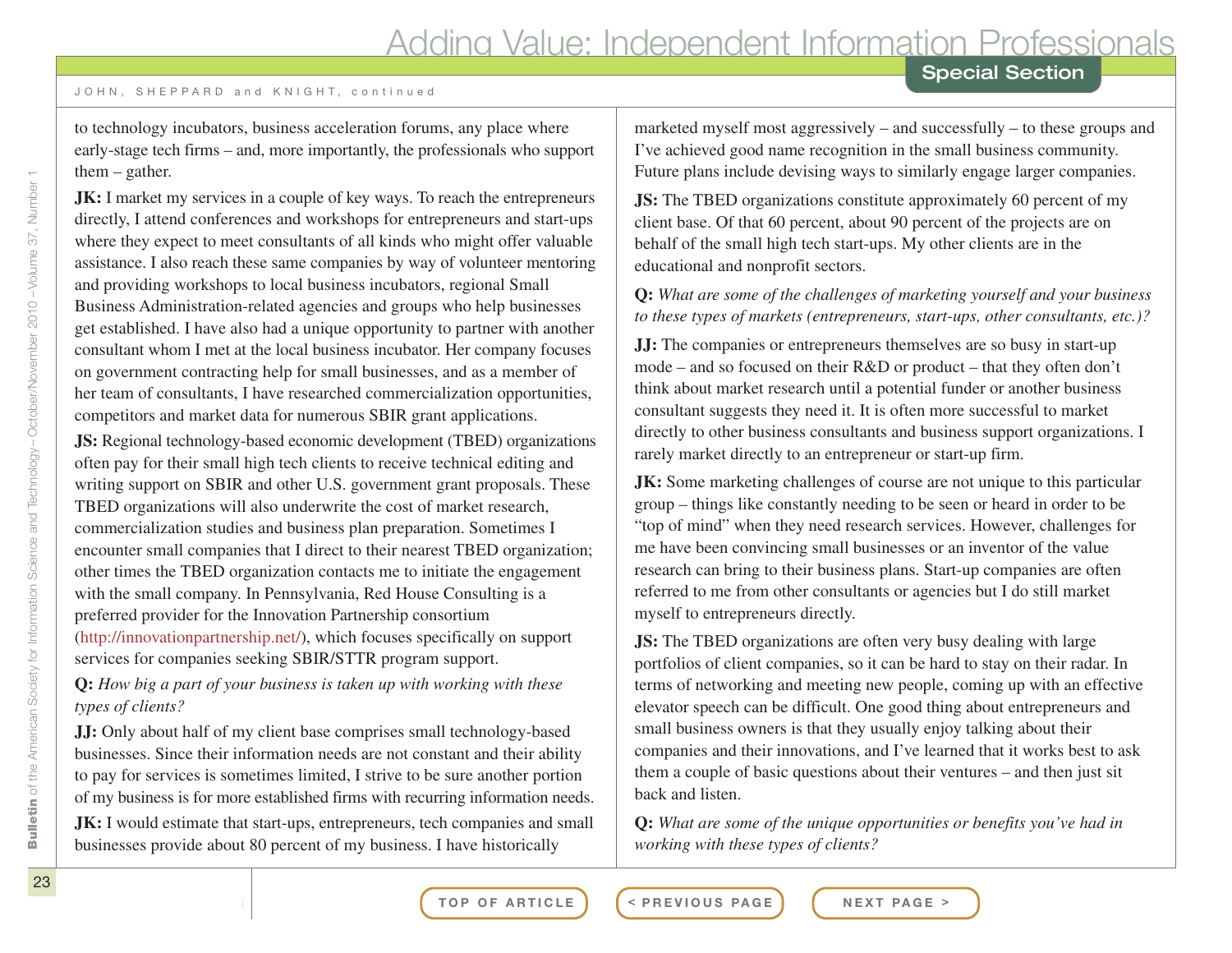**Special Section**

<span id="page-3-0"></span>**JJ:** Entrepreneurs inject enthusiasm and jobs into the local community. It is satisfying to see your local business news cover a company you helped with market research, especially a company that is now expanding or creating a spin-off venture.

**JK:** It's wonderful to have been part of clients' success stories. One of my earliest and repeat clients was a self-taught inventor who developed an innovative medical device. He has since received various forms of funding, and his product was recently named one of the "Top 10 Inventions of the Year" in *Popular Science* magazine. This benefit speaks for itself and makes work fun.

**JS:** Thanks to the support of the TBED organizations, I get to work with small companies that otherwise could not afford my services – at least not at the critical early stage when they really need market research and analysis. It's also very satisfying to be able to work with brilliant engineers and scientists who've often worked decades in industry, and now have the creativity and vision to launch their own ventures. Each client requires a special mix of research, analysis and strategic recommendations and sometimes requires the use of external specialists (e.g., financial accounting, website and database design and primary research). I find it especially satisfying that they trust Red House to provide this integrated solution.

**Q:** *What are some of the challenges of working with these types of markets (entrepreneurs, start-ups, other consultants, etc.)?*

**JJ:** Early-stage companies need assistance across a variety of areas: business development, funding, management and marketing come to mind. Research is only one service they need. If you plan to work with this sector, plan on wearing many hats, or network with others who can serve these clients so you can make appropriate referrals.

**JK:** One obvious challenge in working with start-ups specifically is often the lack of funding to pay for consultants; thus it's necessary to position ourselves as offering as much or more value than traditional consultants, such as intellectual property attorneys, business plan writers and marketing strategists. **JS:** A major challenge is the entrepreneur's and the start-up's enthusiastic

belief that they will be able to successfully market their new product to the military, to federal agencies and to industry for a multiplicity of uses – all within the first two years of operation! It requires persistence to get these clients to narrow their focus (or otherwise prioritize their target markets and customers) so that my market and industry research can really be useful in supporting their decision-making.

## **Q:** *What tips would you offer your fellow IIPs for working with these clients?*

**JJ:** One of the main differences with technology companies, large or small, is that their product is often a technology advance or application that becomes part of another product, that is to say an "enabling" technology. Their ultimate market is often not the consumer, but another technology firm. So "competitor research" may become "partner research" – helping the company look for potential partners that may want to incorporate the new technology to help make their own product faster, lighter, more secure, less expensive, etc. It's an excellent opportunity for information professionals who have a science or engineering background and are also interested in business research. Tech entrepreneurs also may need to scope a wide range of potential applications to determine if there are multiple opportunities for technology commercialization. And they invariably need a global, forwardlooking perspective. Sometimes the research task is "technology in search of an application." It can be very creative, cross-disciplinary research.

**JK:** For the tech company relationships, unless you possess a technical background, I would offer that an element of success is to be willing to detach yourself from the technology and not expect to fully understand it, but at the same time grasp the concept well enough to perform the necessary research. These relationships often offer the opportunity to extend oneself outside of the research box, and this can be very fulfilling.

**JS:** Don't offer these clients a soup-to-nuts solution in one phase. Scientists and engineers particularly appreciate an iterative approach to market research, industry analysis and commercialization strategy development. For these clients, I typically offer a staged engagement consisting of an industry/market overview, a closer look at two or three industries and then an even closer

T[O](#page-0-0)P OF ARTICLE | ( < PREVIOUS [PA](#page-4-0)GE | ( ) NEXT PAGE >